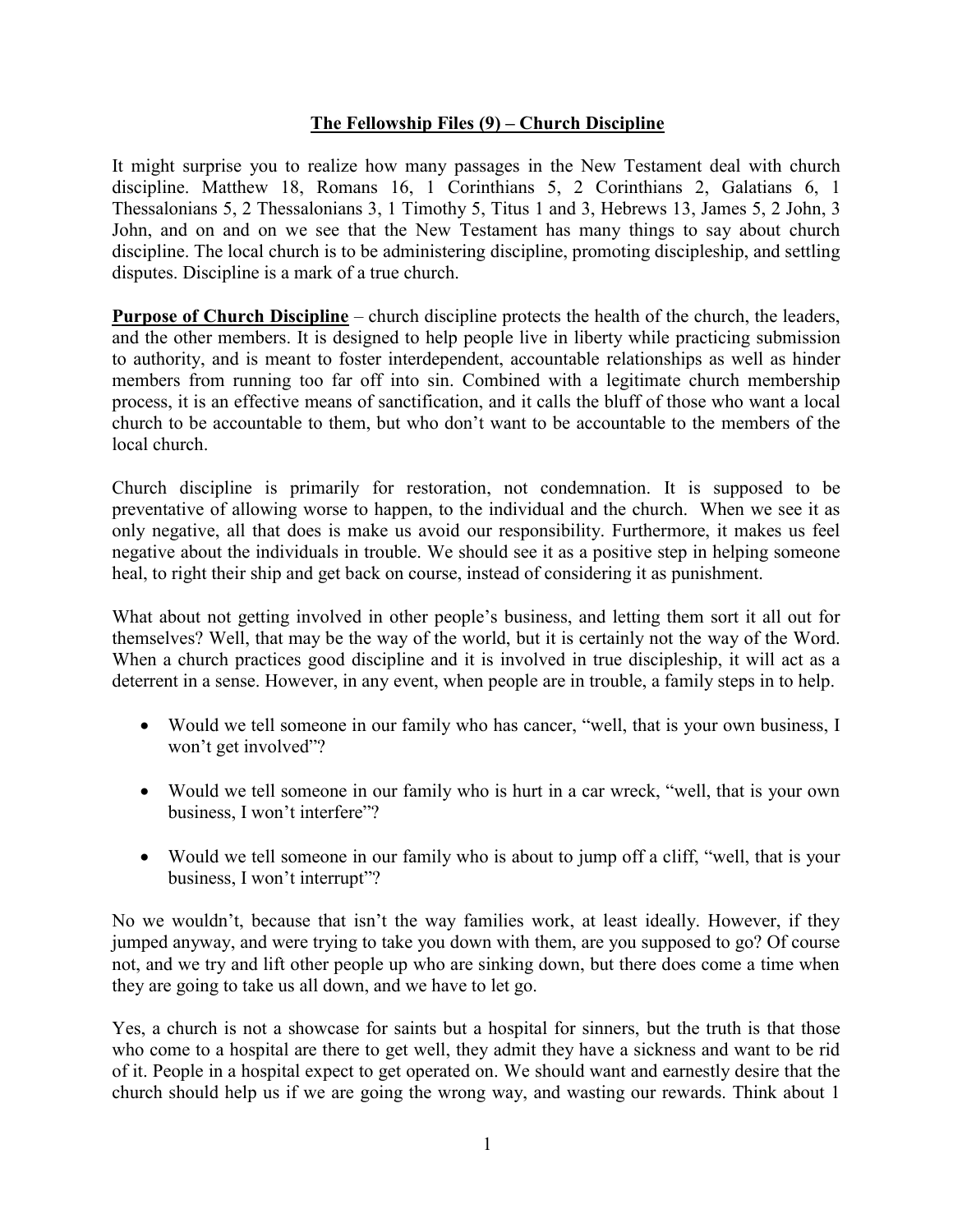Corinthians 3:13 (your work will be revealed by fire) and verse 15 (saved but only as through fire). Now think about your own children, or others you warn about danger. When a church uses loving discipline they are in effect telling the people to stop playing with fire.

**Procedures for Church Discipline – Matthew 18:15-20** gives us an outline for the steps of discipline. It starts out one on one, and if the other brother repents, that's the end of it. If not, then you take other witnesses in order that the matter may be established. If there is a response then that ends that matter. However, if there is still no response, then it should be told to the elders. If there is no response to the elders, then it should be made public in the church. Removal from the fellowship would be the ultimate measure of discipline. Taken together, the processes outlined in the New Testament allow for increasing measures intended to help before any such excommunication becomes necessary.

**2 Thessalonians 3:14-15** – this gives us a last step before excommunication that in effect is telling the person, "We cannot hang around you when you want to keep firing that loaded gun all the time", and "I can't let you come over if you bring that torch", and "Look, if you would just stop setting houses on fire, we can act like friends again; you're still my friend, but I can't let myself go to jail because you won't come to your senses". If the person continues in this pattern, then the further, final step may need to be taken.

**1 Corinthians 5:1-13** – This text deals with unrepentant immortality, and although it is specific, it can be applied to many situations. It is more about the lack of repentance and the open defiance than the specific case of sin. The man carried on his sin publicly, before the church and before the unsaved in Corinth. Even the heathen Corinthians outside the church were shocked by this kind of conduct, and yet the man did not repent. What is even worse, even the saints in the church had apparently not rebuked him. Somehow, instead of grieving over this terrible sin, they were puffed up with pride about it. This is not about a believer who is struggling with sin but is seeking help from the church. This is about those who say they are believers but who will not give up their sin and in a defiant or bragging manner continue to parade it about or refuse to admit it is a problem for the rest of the congregation.

The way Paul administers discipline in 1 Corinthians 5 is different than the steps lined out in Matthew 18:15-20, but it is the specific details that make a difference in how it is approached. Open defiance with no course of action is different than working through a situation where someone is being counseled, who admit they need to do something. The intent is to make them want to repent, and be reunited in fellowship, as in this particular case (2 Corinthians 2:5-11).

Church discipline can and does work, but we have to let it take its biblical course. By putting the person out of the church, if they are determined to live according to the desires of the flesh, we allow them to feel the effects of that. This would prevent the person from a worse verdict at the judgment seat of Christ, if they are truly a Christian in the first place. We are not to give assurance to the rebellious, defiantly wayward soul, especially in the eyes of the church; that is the point of the passage. He may be a believer but for now he is to be handed over to the world, outside the protection and fellowship of the church. He has forfeited his right to fellowship. He may indeed be a Christian, but he cannot be allowed to continue to corrupt the local church.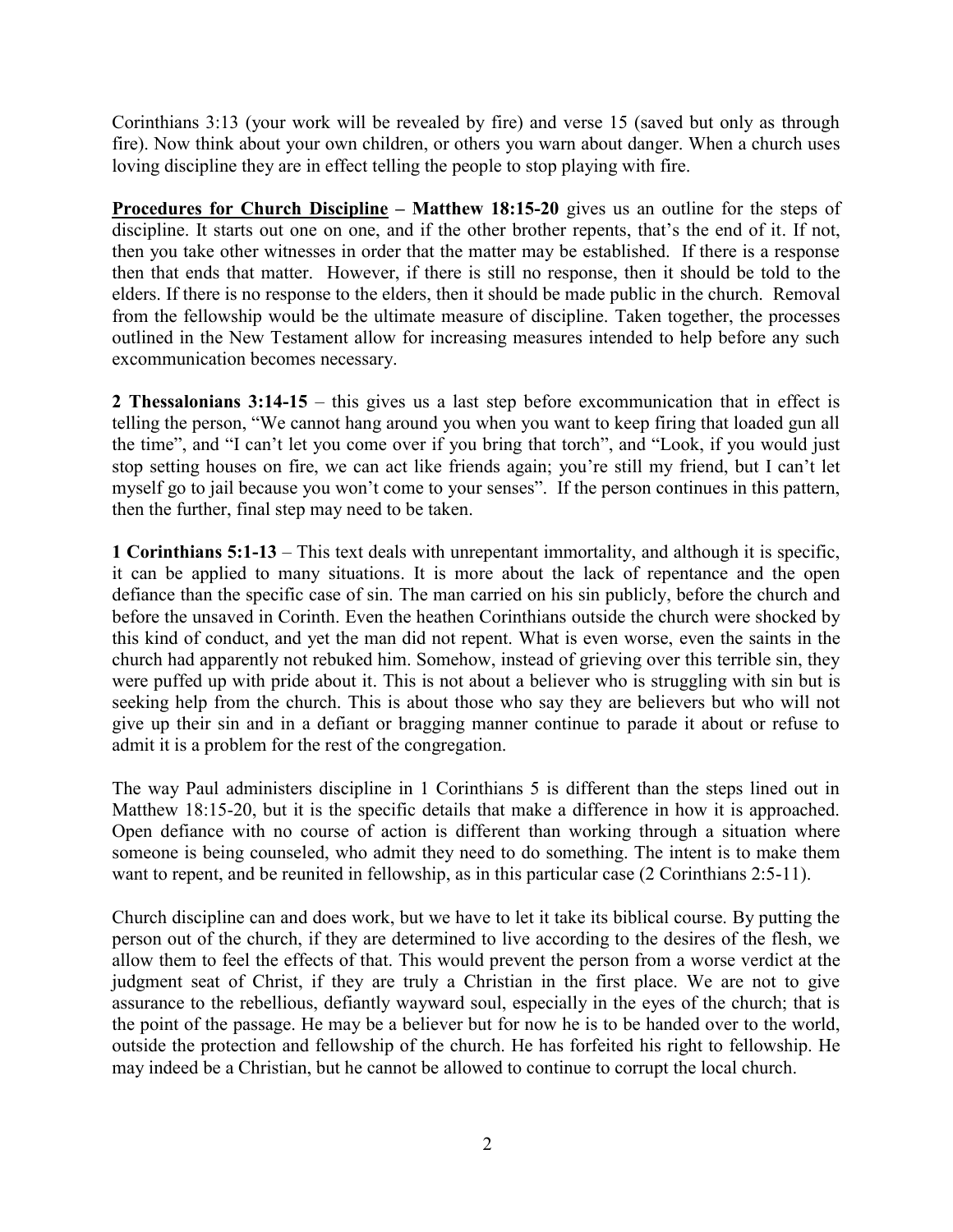**Problems for Church Discipline** – What sins warrant church discipline? Where are the lines to be drawn? Should we be disciplined for getting a speeding ticket, or falling behind on our bills? When would we slow down or speed up the process?

Church discipline may stay private, but may progress into open discipline, which focuses on those things that clearly affect the whole body. That speeding ticket might do just that if the person is a repeat offender who is driving our children around town, and they cannot afford to pay the ticket because they don't work, and the church has to foot the bill, again, and then again, etc. It depends on circumstance and situation, and "cookie cutter" lists are not all we should be concerned with here, but we do have good guidelines that we can apply with wisdom. The sins that lead to discipline are outward, serious, and unrepentant, with willful rebellion and open defiance being the most obvious red flags. It is about submission to authority and the process of discipline more than particular sins.

Here are ten areas where church discipline is to be considered, and where open, public sin might be handled differently than private sin. Not every text given necessarily speaks to how to discipline, but they are provided to show certain behaviors that must be dealt with. Association with a church requires accountability to that church.

- A formal membership will help against the preemptive resignation of those trying to avoid discipline, whereby they ruin any chance for reconciliation.
- This list is somewhat comprehensive but not exhaustive, and of course, maturity and wisdom must be involved here. The severity of the sin and the particular circumstances will provide questions that must be carefully handled.
- The process of discipline is often undertaken very slowly, and can take many forms other than excommunication such as private rebuke, public rebuke, pleading, warning, avoidance, and prohibiting participation in the Lord's Supper.

**Divisiveness** – Romans  $16:17-20/1$  Timothy  $6:3-5/$  Titus  $3:10-11$  – An individual who brings division within the church is to be warned twice and then removed. Divisiveness (causing disunity, being disruptive) can come from many sources, including misuse of the time and continually propagating a pet (or wrong) doctrine in nonessential areas as an essential.

**Difficulties** – Matthew 18:15-18 / 1 Corinthians 6:5 / Philippians 4:2-3 – When two believers cannot settle a dispute privately and it spills over into the church, the leadership must become involved. The goal must always be to preserve the bond of unity (Ephesians 4:3), but not all will have peace (Romans 12:18), and further action may be required.

**Doctrine –** Acts 20:28-30 / Galatians 1:6-8 / 1 Timothy 1:3-7, 18-20 / 2 Timothy 2:16-18, 23-26 / Titus 1:10-14/ 2 John 1:10 – If false teaching is not swiftly dealt with the entire body will be adversely affected. It is critical that the church be purged of false teaching; even a little can lead the church to idolatry, and can cause a church split, ruined lives, and lost souls.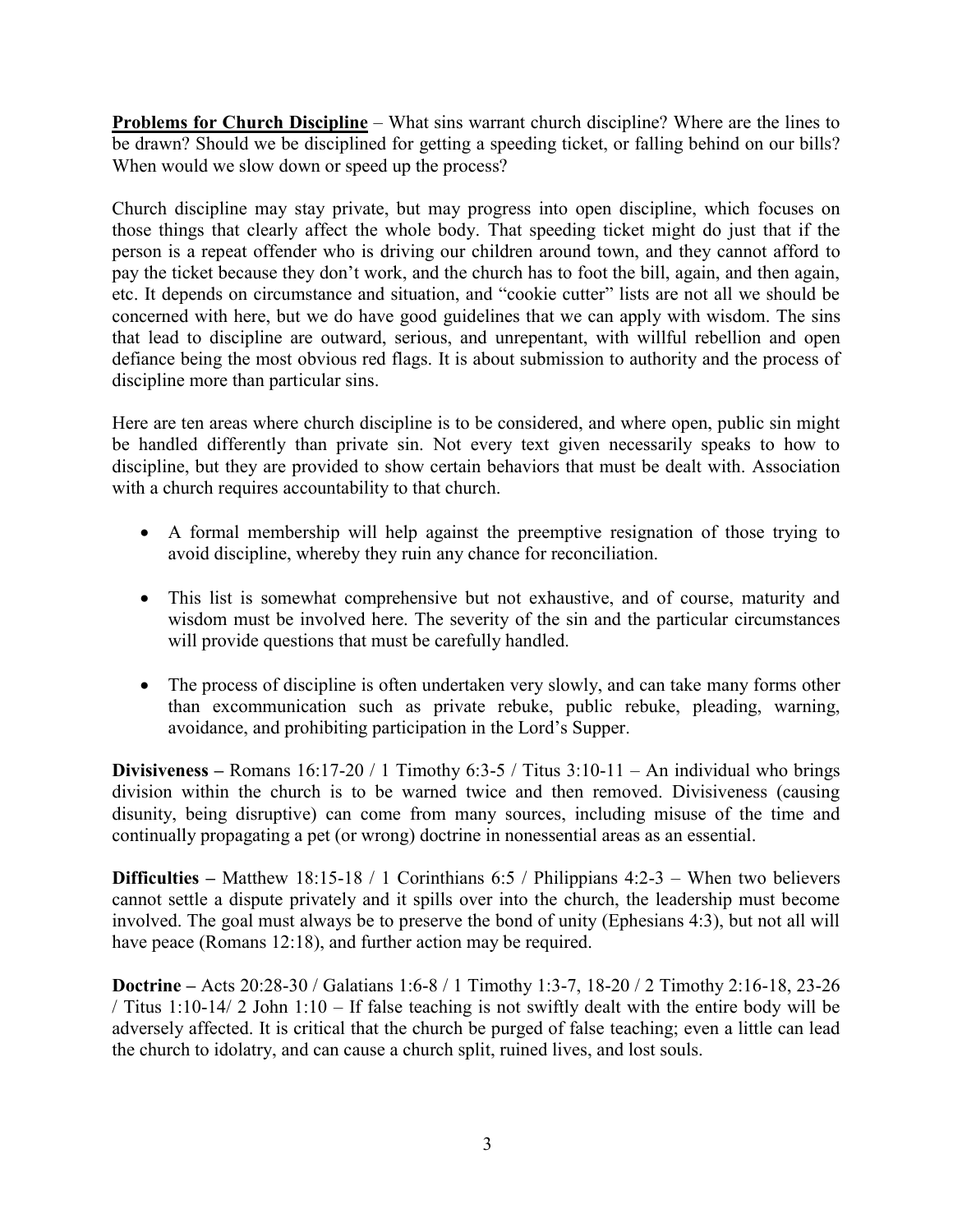**Defamation –** 1 Timothy 5:19-20 / Titus 3:1-2 / Hebrews 12:14-15 / James 3:13-16 – slander and bitterness cannot continue for long without it spilling over into the wider audience of the church. The public variety (like bad mouthing someone in the paper) must be dealt with publicly if the person will not repent and recant. This of course does not require a non-critical, artificial affability toward false teachers. Leaders in sin are to be disciplined by the other leaders privately first (this is what the phrase "in front of all" means) and the matter brought before the whole church if necessary. Again, a very public sin by a public minister may need public attention.

**Desertion** – Hebrews 10:23-26 – Persistent and willful non attendance in church. This is not about people who miss once in a while but people who miss more than they are present, etc. A lack of diligence in sanctification, manifested as a careless attitude about the church community, is reason to initiate the discipline process. Unavoidable circumstances such as illness, military service, work related issues, or other extenuating circumstances will of course mediate the situation, and graceful attempts at communication are important. Each situation should be treated as unique, but there really isn't such a thing as an "inactive member". Those who could be labeled "non-attenders" make evangelism harder, confuse new believers, discourage regular attenders, and worry their leaders.

**Defilement** – Ephesians 5:3-7 / Titus 1:15-16 – private prayer for the offending individual must be a priority, and the outline of Matthew 18 should be followed. However, there would be a difference between private sins, and sins that are persistent and are more widely known, and egregious public sin, which is broadcast. Many times God will deal directly in these situations (Acts 4:32-5:11 / 1 Corinthians 11:26-32 / 1 John 5:16-17).

**Defiance** – Galatians 6:1 / 1 Corinthians 5:1-13 / James 5:16-20 – reconciling the disobedient is about a restoration process, but when a person remains unrepentant, and becomes defiant, then church discipline of a more formal variety is called for.

**Divorce –** Exodus 21:10-11 / Deuteronomy 24:1 / Matthew 5:28, 31-32, 19:3-12 / Mark 10:2-12 / Luke 16:18 / 1 Corinthians 7 – Matters of adultery, abuse, abandonment and other such issues are to be dealt with in the context of the church community and its leadership.

**Disregard –** 1 Timothy 5:8 – willful neglect of family, which in some cases can be regarded as abandonment if a spouse is involved. If a person has the ability to care for his immediate family, and/or enough resources to care for their extended family that is local, then it would be wrong to attempt to avoid responsibility by telling them to "go ask the church". This would be especially egregious if the person was not giving to the church either. Wisdom must be used, because this is no excuse for a lazy child to try and ask the church to discipline their so-called "unloving" mother or father (see next item under "disorder").

**Disorder –** 1 Thessalonians 4:11-12, 5:14 / 2 Thessalonians 3:6-12 / 1 Timothy 5:24 / Titus 2:11-15 – Undisciplined living leads to unnecessary consequences for others. God has very little patience for lazy Christians who cause undue stress on the community. We need to have patience for people to get things in order, and the church should help, but should not be an enabler of those who show no desire to change.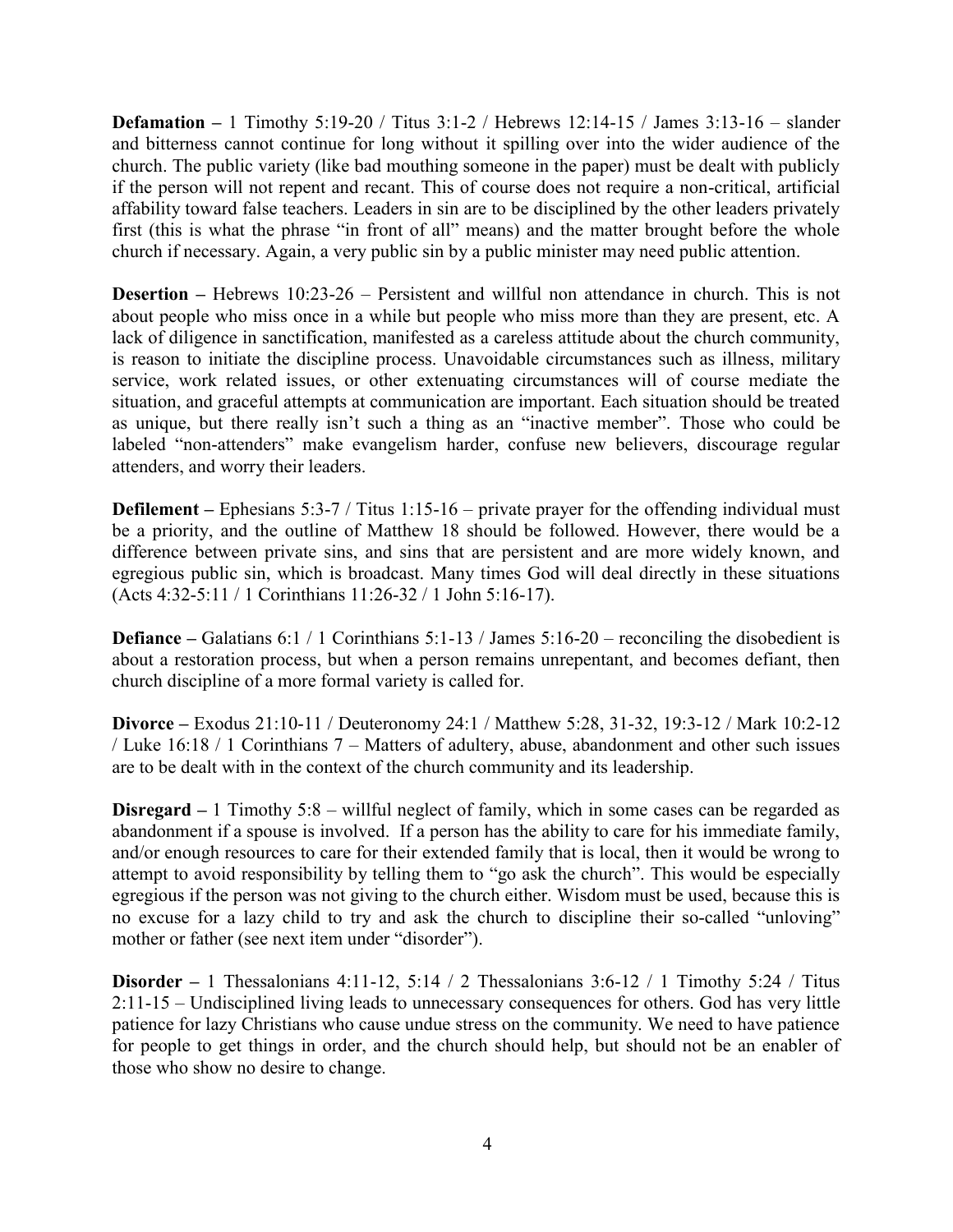**Posture of Church Discipline** – We should typically forgive some sins without necessarily even mentioning it (Proverbs 10:12, 19:11 / Matthew 7:1-5 / Colossians 3:13 / 1 Peter 4:8). We must be promoting an atmosphere of forbearing and forgiveness, recall chapter 6. We need to foster a community that is a safe place, and we must always be praying for people before we are confronting them. All that having been said, we must insist on loving accountability, for our own good, for the good of others, for the good of the church, and most importantly, for God's glory.

Paul warns us not to tolerate rebellion (especially defiant rebellion) in the church, and not to associate with those who are guilty. This applies to anyone who has been removed from the fellowship, and to people who may not have come under church discipline, but who would have had they not fled the church. In their minds they might justify their actions and think because they left on their own terms without a formal process that everything is okay, but we cannot justify that behavior. If they left for bad reasons then they were doing badly. To invite them into more intimate fellowship is to do what Paul was saying not to do (i.e., *not even to eat with such a one*). This doesn't mean that we must leave some social gathering where we show up and they are on the other side of the room, but that we are not to be inviting them into or accepting invitation from them into more intimate fellowship.

Some, instead of responding in the biblical way to persons under discipline, they try to act as if they're not under discipline. That's very wrong, according to the teaching of the Bible. The intent may be soft-hearted, but it's the wrong-hearted thing to do. Unfortunately, there are far too many so-called churches that are all too willing to take in the "wounded" thinking they are nursing and nurturing them, but what they are actually doing is cementing them in their pride. This may seem more loving, but it isn't, it keeps people from having to deal with facing the truth when their ego gets wounded, and they keep it protected by playing church somewhere else.

What about gossip? In the case of 1 Corinthians 5, we notice Paul does not call the reports, letters, etc. gossiping. In Matthew 18:15-20, we see that all the talking to others about certain problems is not considered gossip. Now, simply "spreading information" is also many times just simply gossip. This must be about a process of restoration, not retaliation. That being said, church discipline is not gossip; problems get to the point you have to say something, first to the individual, then to others when it gets too far, but of course you have to have a case, or the person bringing the accusation is merely slandering. The difference of whether or not it is gossip is intent of the heart, to wound or to heal, both individual and church.

For many in today's church, not administering church discipline is seen as being more humble, but Paul calls it the exact opposite, and says it is pride (1 Corinthians 5:2). True humility doesn't say we cannot judge an unrepentant, openly defiant brother or sister, it says we must submit to going through the tough process of trying to reconcile the person through church discipline, perhaps using the Lord's Table (vs.8, 11) and it may even include excommunication.

Of course, we are not supposed to always be going about "disciplining" everybody; it is not about having a sin police, or enforcing "standards" that are not biblical, it is about dealing with open, ongoing, unrepentant (especially when defiant) sin that is being addressed in proper church discipline. Who are we to judge? We are the church, that's who (1 Corinthians 5:12). We are